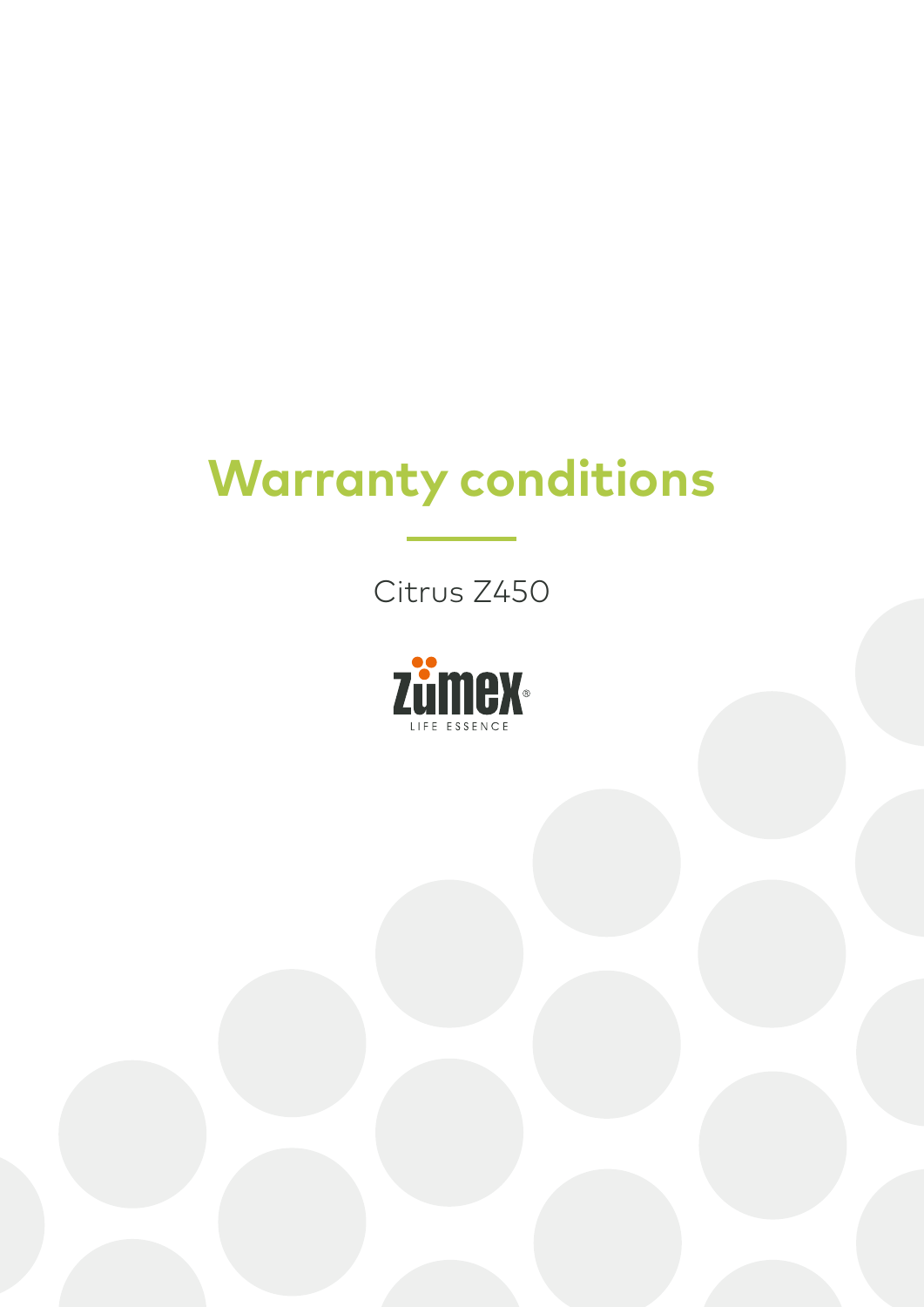

Thank you for purchasing a Zumex product. We hope that our product will provide you with excellent service for a long time. This is why Zumex performs strict checks on all its products and accessories, to ensure the quality and safety of our products, in compliance with the requirements of the highest standards.



\* Our products meet the quality standards in each market.

As the manufacturers of the equipment you have purchased, we are convinced of its excellent quality and hope that you will not need any technical intervention for a long time. However, if you need information, instructions for use, technical support and/or spare parts, both within and outside the warranty period, we are happy to help you at www.zumex.com. Visit our website and ask away.

You will find the warranty conditions below, available to you when purchasing a Zumex product.



Zumex ensures the excellent quality and correct operation of the brand-new product for a period of one (1) year from the date of purchase, without this period being extended in case of a transfer/sale to a third party.

The warranty conditions and coverage offered by Zumex as the manufacturer, are irrespective of the rights you have against the official seller/dealer, derived from the sale and purchase of your new equipment.

Please, read this document thoroughly and, if you have any questions, contact us at service.uk@zumex.com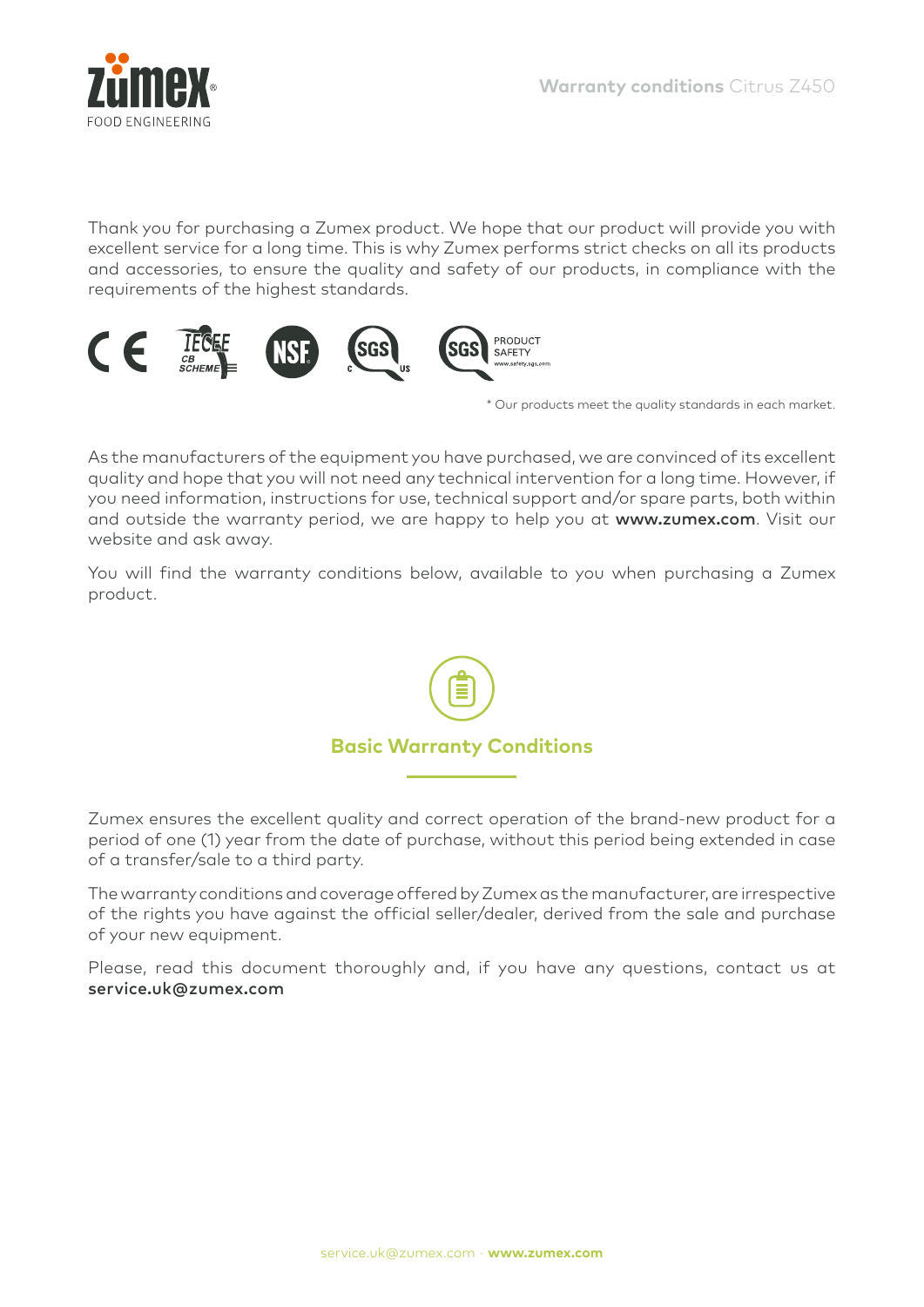



This warranty provides for the right to have any component of the new product purchased by you replaced or repaired, provided that the defect and/or fault is due to a manufacturing flaw that results in failure of its normal operation. If the faulty part belongs to an assembly, only the part shall be replaced, except for those consumable parts and those which can be replaced during periodic maintenance.

In order to make this Zumex warranty effective, you must prove, by means of the corresponding purchase invoice, the date of purchase of the equipment, its model and serial number.

Zumex may require, at any time, the shipment of the faulty part for which a replacement was requested so Zumex can assess the defect. Shipment shall be a mandatory requirement for the validity of this warranty.

In the event of a delay in the supply of spare parts for reasons not attributable to Zumex, no compensation and, under no circumstances, no extension of the warranty period can be claimed.



No cycle limits



Personalised service



Original Zumex spare parts



The User's Product Manual explains all the recommendations for its installation and use, as well as for obtaining its maximum performance. Please perform the checks indicated therein. Any damage or malfunction caused by improper installation or use shall be excluded from this warranty. For this reason, it is very important to read the User Manual thoroughly. Refer to our website, at www.zumex.com, for more information.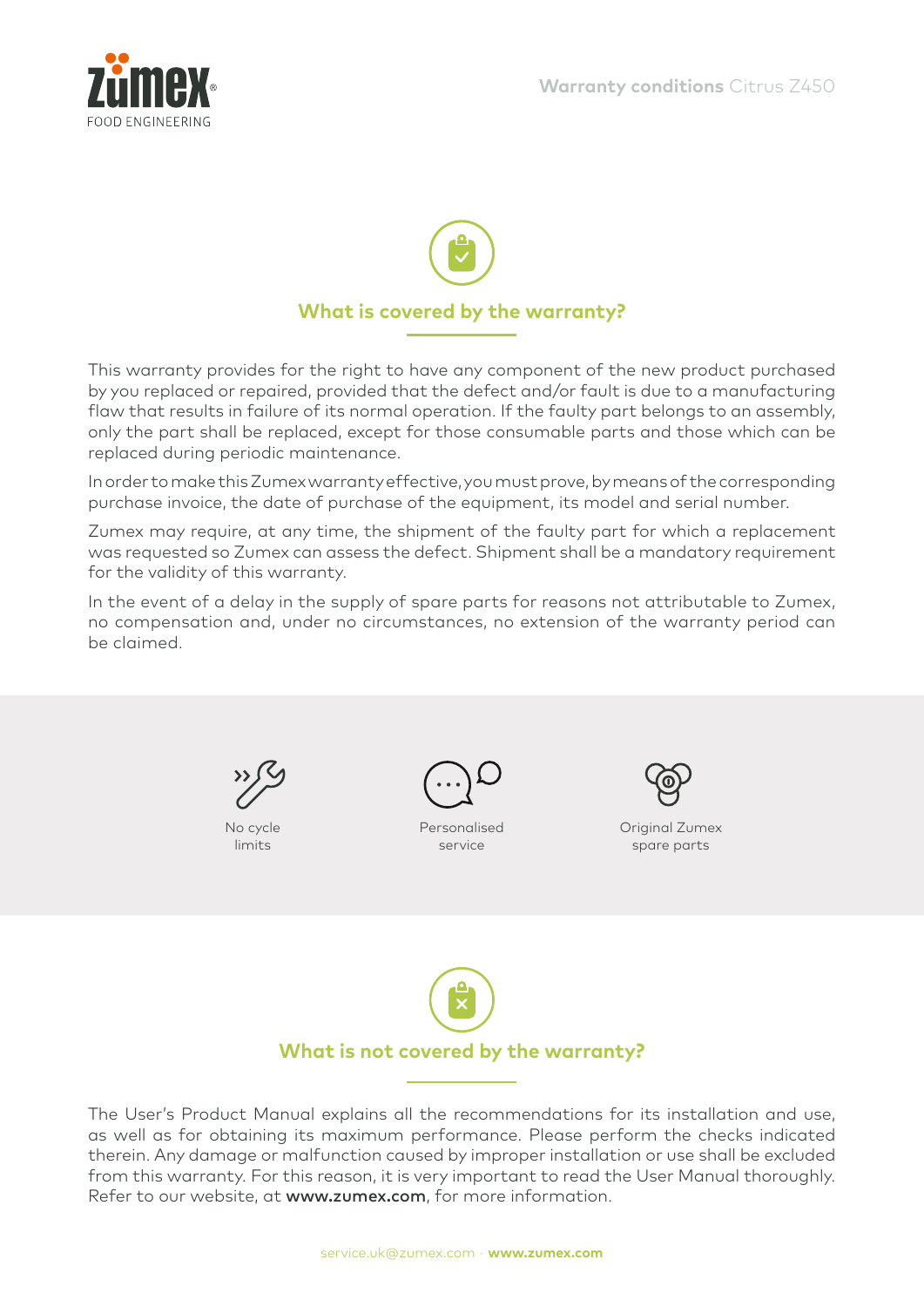

The following are excluded from the coverage of the warranty and, therefore, shall be at the expense of the user:

- Repair hours, transport and travel costs
- Failures resulting from incorrect assembly or installation, due to failure to follow the instructions described in the User Manual, the application of chemical products during cleaning and maintenance processes not recommended in the User Manual and Cleaning Instructions, the use of means not recommended in the Cleaning Instructions, as a result of the accumulation of residues due to lack of cleaning and/or maintenance after not following the instructions described in the User Manual and Cleaning Instructions, breaks and/or malfunction due to the use of fruit sizes other than those recommended in the User Manual for the corresponding juicing kit.
- Consumable parts and/or parts subject to wear during normal use of the machine and those subject to replacement during periodic maintenance (e.g. blade filter brushes, oil change and labour, conveyor belt, elevation accessory's chain, etc.) For more information on these parts, please refer to the machine's user manual.
- Loss of parts.
- Replacement of full assemblies (which come in smaller parts that can be found separately).
- Failures caused by negligence or misuse by the user resulting from experiments or tests during which the Equipment was subject to excessive stress, incorrect installation, modification or maintenance of fasteners, sockets, or power and/or water systems.
- Incorrect assembly, manipulation or repairs, when carried out by personnel other than Zumex's or its authorised technical services, including the incorrect installation of the machine on surfaces that are not suitable for its weight, measurements and operating characteristics.
- Failures caused by unforeseen circumstances, force majeure (atmospheric or geological phenomena), accidents, fire, explosions or fire extinction, theft, robbery or burglary; by the action of electric power as a result of short circuits, outages, atmospheric discharges, voltage peaks, harmonics or other issues.
- Bumps, tipping, falls, scratches, wear and tear, or cosmetic damages including sinking or landslides, flooding or atmospheric phenomena.
- It does not cover products and materials, components or accessories, that have not been manufactured by Zumex, regardless of them being incorporated by Zumex or by you into your machine.
- This warranty does not extend to products and materials, and components or accessories, that have not been manufactured by Zumex, regardless of their being incorporated by Zumex or by you into your machine. Nor shall this warranty extend to those products and materials, and components or accessories, that have not been purchased directly from Zumex. For any failure, malfunction or any damage caused by these components or accessories, you should refer directly to their manufacturer or supplier, and the terms, conditions and warranty periods, if any, of the manufacturer or supplier of these components or accessories shall apply.

Zumex shall not be liable for any defect, inconvenience, loss, cost or any other consequential damages arising out of the use or inability to use the product, or the breach of any express or implied warranty.